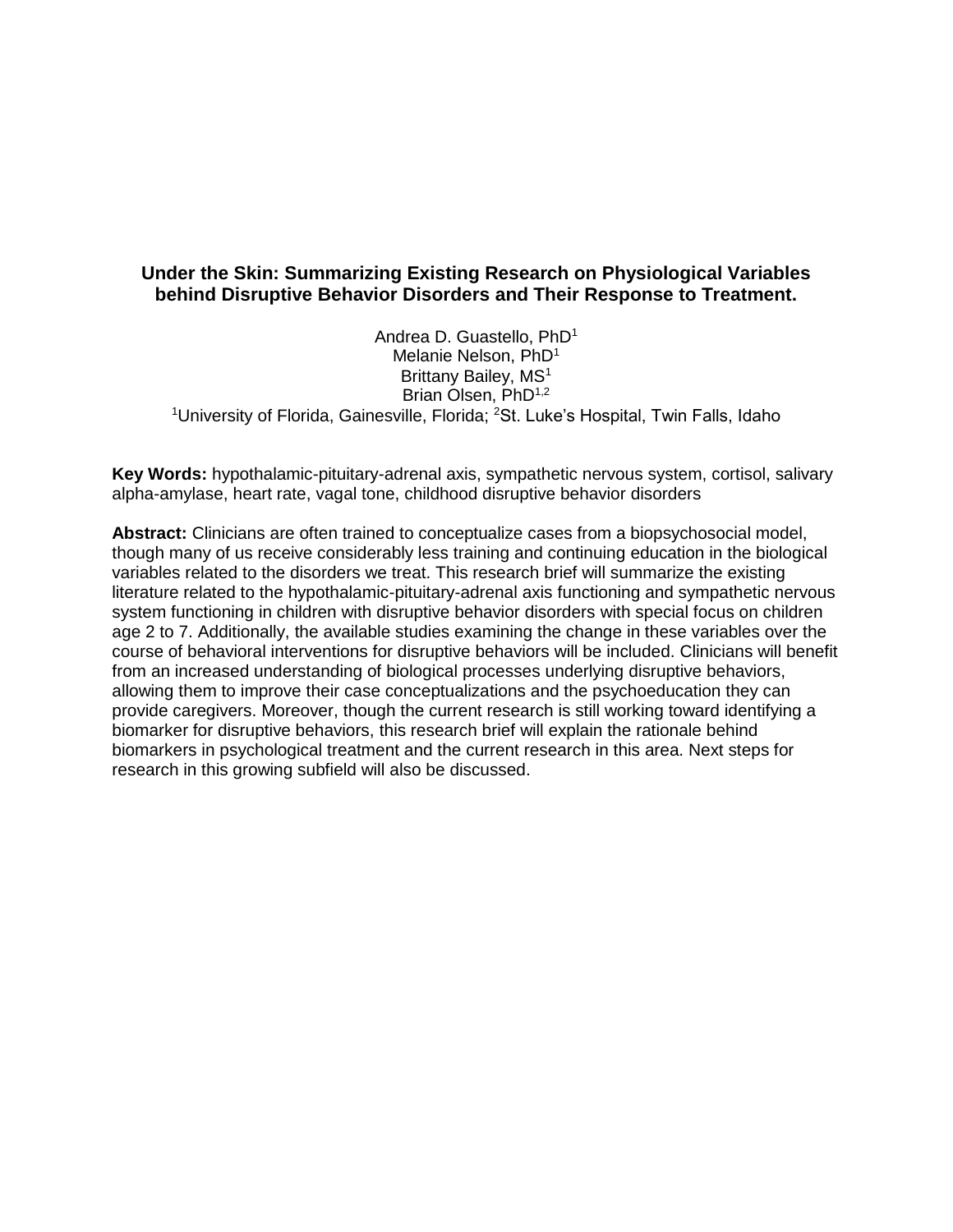## **Background**

*The Major Systems:* The stress system includes neuroanatomical and functional structures that work together to maintain homeostasis through behavioral, physiological, and biochemical changes (Angeli et al., 2018, Chrousos, 2009). The hypothalamic-pituitary-adrenal (HPA) axis and sympathetic nervous system (SNS) are the actors of the stress system and are responsible for secretion of glucocorticoids and catecholamines respectively (Chrousos & Pervanidou, 2014). There is growing evidence that dysregulation of these systems is related to various psychological conditions. In fact, this system is commonly associated with stress, and over activity of the HPA axis and SNS has been studied frequently in the context of anxiety disorders (Nikolic et al., 2018). However, there is growing evidence that dysregulation of the system can also contribute to other psychological conditions. In children, disruption of the HPA axis and SNS is associated with childhood disruptive behavior disorders (e.g., Oppositional Defiant Disorder, Conduct Disorder; Stadler et al., 2008; Schoorl et al., 2016). Additionally, there is growing evidence that hypoactivity (under activity) of the HPA axis is associated with the impulsivity and lack of inhibition associated with Attention Deficit Hyperactivity Disorder (ADHD) (Angeli et al., 2018).

*Measuring HPA Functioning*: Cortisol has long been understood as a glucocorticoid (steroid hormone) produced by the adrenal glands and released to regulate the stress system (Hatfield & Williford, 2017). Generally, increased levels of cortisol indicate greater activity of the HPA system, while decreased level of cortisol indicated less activity of the HPA system. However, cortisol levels also vary based on time of day, with highest levels of cortisol being measured thirty minutes after awakening in the morning and gradual decline throughout the day (Gunnar & Donzella, 2002). Cortisol can be measured by either blood samples or salvia samples, and salivary cortisol is strongly correlated with serum (blood) cortisol (Charmandari et al., 2005). Consequently, saliva samples are used more frequently in research because they are less invasive and avoid the potential confound of the stress of the blood draw increasing levels of cortisol (Katz & Peckins, 2017).

*Measuring SNS Functioning:* The autonomic nervous system is comprised of two interconnected systems: the sympathetic nervous system (fight or flight response) and the parasympathetic nervous system (responsible for recovery and rest). Under stress, the body typically responds with activation of the sympathetic nervous system and withdrawal of the parasympathetic nervous system. The sympathetic nervous system (SNS) is responsible for several physiological changes when activated including increased heart rate and increased saliva production. Heart rate is a straight forward and noninvasive measure of SNS activity and improved technology makes measurement in clinical settings more feasible than ever before. Conversely, cardiac vagal tone represents the contribution of the parasympathetic nervous system to cardiac regulation. To noninvasively assess vagal tone, researchers measure respiratory sinus arrhythmia (RSA), which is a component of heart rate variability. In stressful situations, healthy individuals show a withdrawal or suppression of RSA leading to increased heart rate and improved ability to cope with the stressful situation (Graziano et al., 2012). Finally, the salivary enzyme alpha-amylase (sAA), has been documented to be sensitive to psychosocial stress and has been used as a biomarker to reflect activity in the SNS (Nater & Rohleder, 2009). Under stress, the adrenal cortex increases saliva production, leading the salivary glands to secrete sAA (Chaturvedi et al., 2018). Greater levels of sAA indicated greater activity in the SNS, while lower levels indicate less activity. Because it does not appear to be highly related to cortisol, sAA has been used as an additional parameter in the measurement of stress (Nater et al., 2006).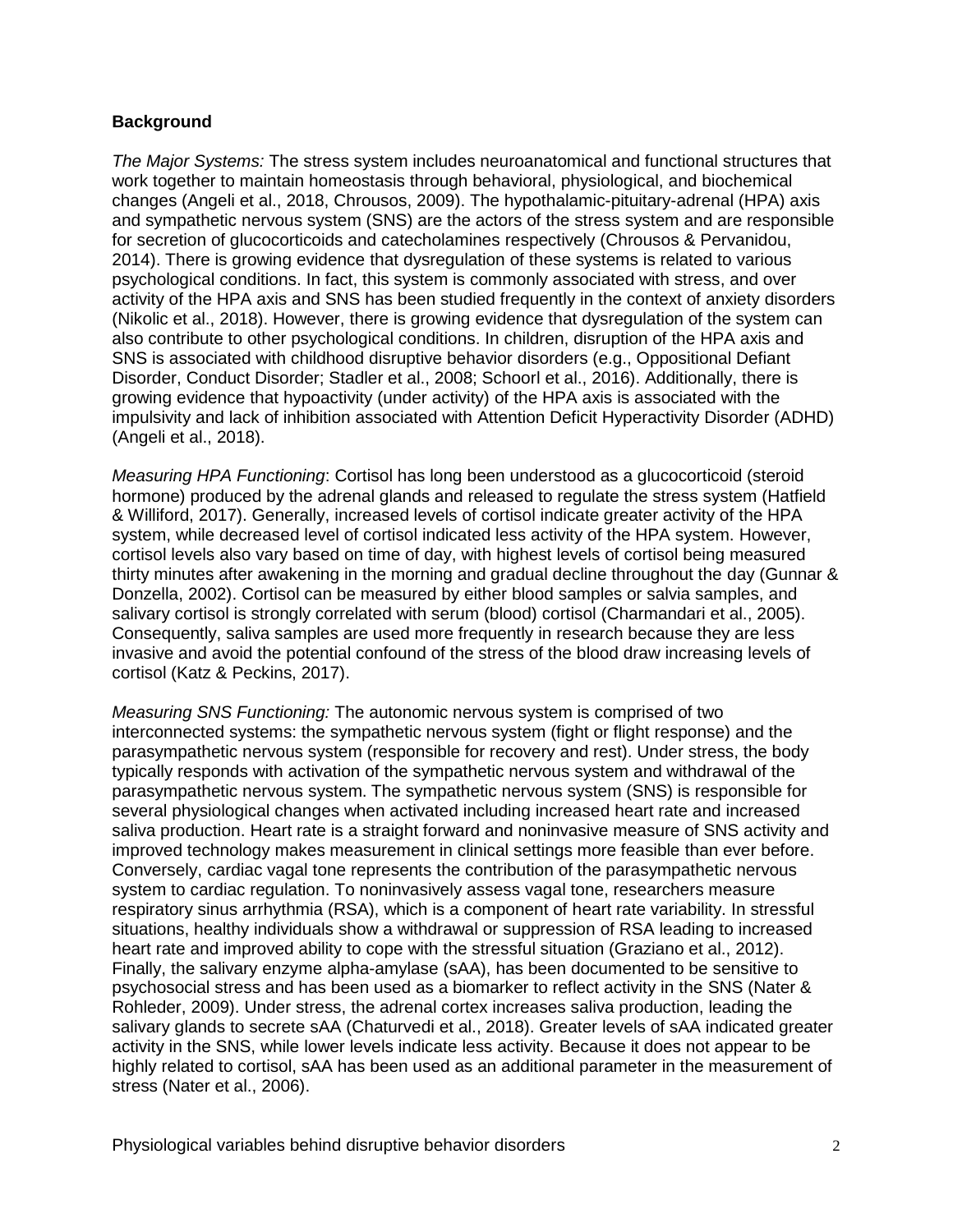#### **Problem Statement**

There is a growing body of research indicating that there are physiological and neurobiological differences in children with disruptive behavior disorders (e.g., Oppositional Defiant Disorder (ODD), Conduct Disorder (CD), and Attention Deficit Hyperactivity Disorder (ADHD)). More specifically, hypoactivity of the stress system has been measured in several clinical samples and is likely related to difficulties with inhibition and lack of response to environmental consequences leading to the development of disruptive behavior disorders. Understanding what is happening internally for these children has important implications for understanding the mechanisms of change in our current behavioral treatments. It may also help clinicians to understand why some individuals do not respond to treatment, allowing for treatment modifications to reach these individuals.

*Differences in Heart Rate:* Meta-analyses have found that decreased autonomic arousal as measured by low resting heart rate is associated with aggressive behavior in children and adolescents (Lorber, 2004; Ortiz & Raine, 2004). Consequently, researchers have concluded that low resting heart rate is the best replicated biological correlate of aggressive and antisocial behavior in children and adolescents, reflecting a fearless personality that is unresponsive to the social context (Stradler et al., 2008). Low resting heart rate has even been found to be predictive of later criminal behavior (Raine, Venables, & Willimas, 1990).

*Differences in Heart Rate Variability:* Vagal tone, which is related to heart rate variability is also linked with psychological variables like self-regulation (Laborde, Mosley & Thayer et al., 2017). Young children with greater levels of RSA withdrawal or suppression (greater heart rate variability) display better self-regulation and active coping skills, social competence, sustained attention, and fewer behavior problems (Graziano et al., 2012). More specifically, there is an inverse relationship between heart rate variability and scores on the CBCL Externalizing Scale (Pine et al., 1998). This association can even be observed in neonates, as one study found that higher heart rate variability of very low-birth-weight preterm neonates was associated with fewer behavior problems at 3 years old (Doussard-Roosevelt, Porges, & McCleeny, 1996). Conversely, low baseline RSA in preterm neonates predicted greater prevalence of behavior problems at 5 years (Feldman, 2009).

*Differences in the HPA Axis:* Hypoactivity of the HPA axis has also been documented in externalizing problems such as ODD and CD (Snoek et al., 2004; Van Goozen & Fairchild, 2008). For instance, Van de Wiel et al. (2004) found that low cortisol reactivity to stress was predictive of higher levels of aggression behavior in school-aged boys in treatment of ODD/CD. Additionally, Blair et al. (2005) discovered blunted cortisol reactivity among highly aggressive preschoolers form low-income families.

*Differences Specific to ADHD:* Recent studies have also started to explore the role of the stress system in ADHD. Several studies have documented hypoactivity of the HPA system in ADHD (Isaksson et al., 2012; Ma et al., 2011; McCarthy et al., 2011; King et al., 1998). Specifically, Angeli et al. (2018) found that children with ADHD had significantly lower levels of salivary cortisol at two time points (30 minutes after awakening at 6p.m.) compared to healthy controls, and that children with ADHD had lower overall cortisol secretion over a 24 hour period. However, SNS basal activity as measured by sAA was not affected by the presence of ADHD in their sample. Similarly, Stadler et al. (2008) found that children with high or low heart rates did not differ in regard to the reduction of attention problems following a parent-training intervention.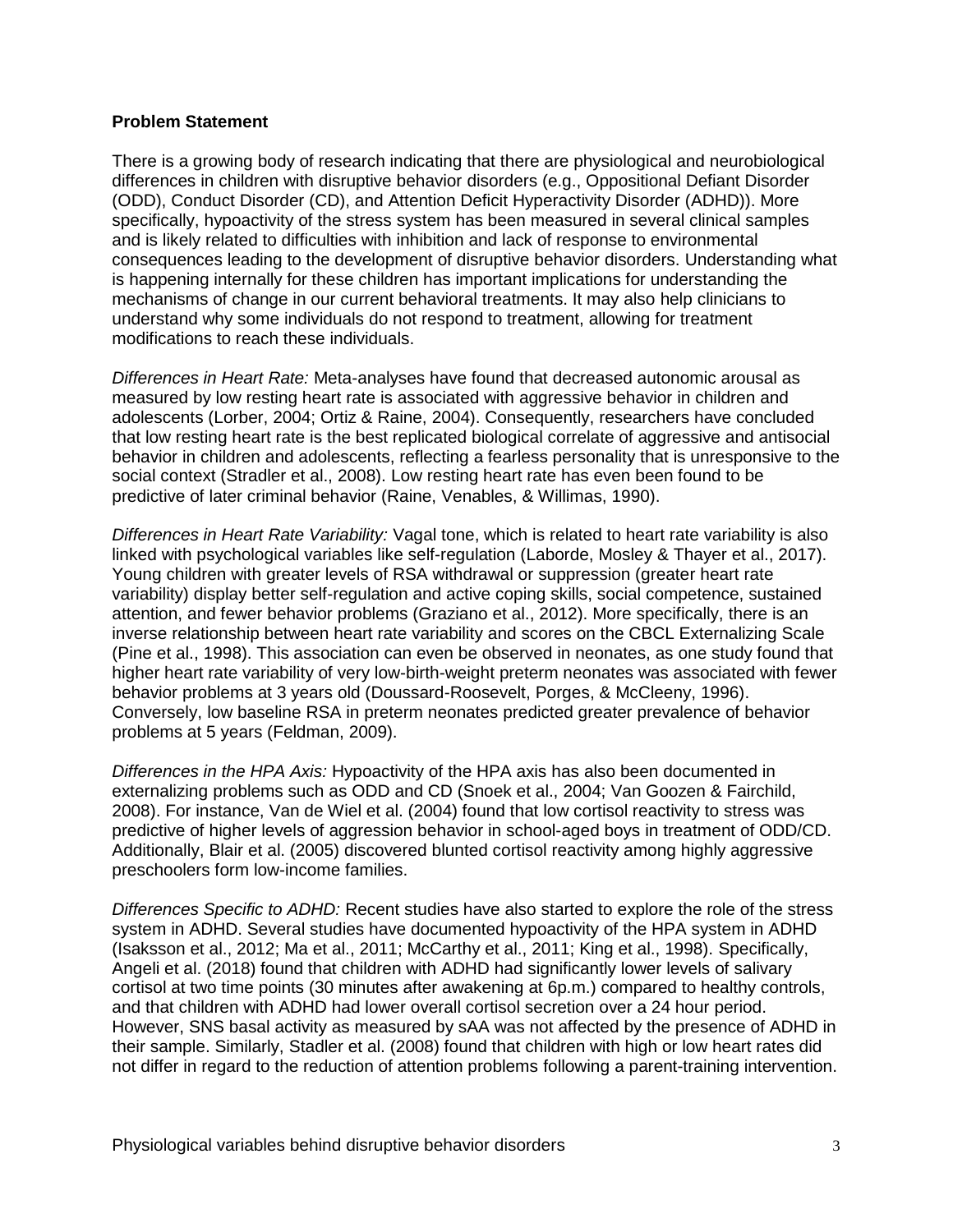### **Solutions**

*Relationship to Treatment Outcomes:* Schoorl et al., (2017) found that in a study of children and parents undergoing behavioral intervention for ODD/CD children with more pronounced cortisol stress responses and better cortisol recovery demonstrated a greater reduction in aggression over time. That is to say that, boys with ODD/CD who responded less well to stress and who recovered less well after stress showed less reduction in aggression over the course of the 6 months of treatment and at 1-year follow-up. Therefore, lower cortisol reactivity is likely correlated with a worse prognosis for aggressive behaviors. The finding from Schoorl et al., (2017) was consistent with Van de Wiel et al., (2004) who found that children with low cortisol levels during stress had more problem behaviors after 9 months of treatment than children with disruptive behavior disorders who did show a cortisol response to stress.

Regarding heart rate, it appears that children with lower heart rates are less likely to profit from therapy (Stadler et al., 2008). Stadler et al. (2008) completed a parent training based intervention study for children with disruptive behavior disorders and found that children with higher heart rates experienced a greater decline in aggressive behavior compared to less aroused children in their study. Additionally, children with lower levels of pre-treatment RSA suppression (lower heart rate variability) took longer to complete Parent Child Interaction Therapy (Graziano et al., 2012).

*Changes in Physiological Variables following Behavioral Treatment:* Evidence is accruing that psychosocial interventions can have normalizing effects on the dysregulated functioning of the stress system. Hatfield and Williford (2017) found that at the end of a school year, children whose teacher participated in a teacher-child relationship-focused intervention displayed a change in cortisol across the morning compared to children whose were assigned to the business as usual condition. Additionally, Brotman et al. (2007) found that children who underwent a family-based preventative intervention for children at high risk for antisocial behavior demonstrated normalized stress responses at posttreatment. These results were consistent with later findings by O'Neal et al. (2010) that children in an early family intervention for preschoolers at risk for antisocial behavior demonstrated increased cortisol levels, and that cortisol levels acted as a mediator between intervention or control placement and decreases in aggressive behavior. Moreover, children born premature are at greater risk for dysfunction in the stress system. In a study of premature children, a mother-child relationship with low levels of hostility, high levels of positive behaviors, and low levels of dysfunctional interactions predicted improvements in the RSA suppression for children born premature from age 2 to 5.5 (Calkins, 2008).

Regarding PCIT specifically, Graziano et al., 2012 conducted a PCIT intervention for parents of children who were born prematurely. They found that parents' improvement in the use of "do skills" post-treatment was positively associated with post-treatment improvements in RSA suppression. However, they did not find a relationship between decreases in the parental use of "don't skills" and the children's physiological regulation. Consequently, they concluded that high use of positive parenting behaviors buffers the impact of negative parenting behaviors on physiological regulation. This finding was consistent with a previous case study that found that PCIT improved parasympathetic control and improved emotion regulation in a child born premature (Banger et al., 2009) and is also consistent with the conclusion from O'Neal et al. (2010) that parental warmth is important for the development of a healthy cortisol response in early childhood.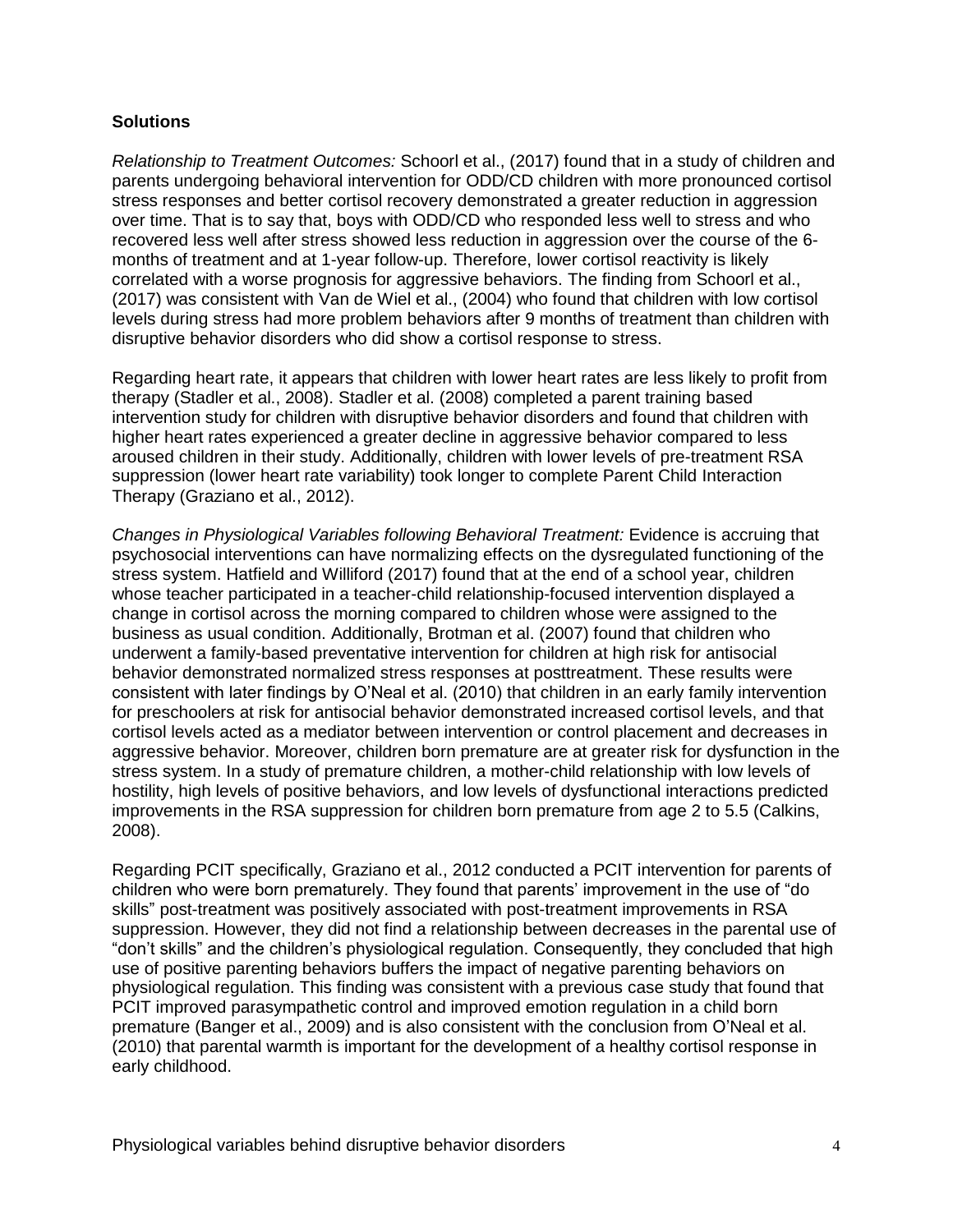#### **Conclusions and Recommendations**

There appears to be ample evidence that neurobiological and physiological differences contribute to the development and maintenance of disruptive behavior disorders in children. However, the research is still too limited for these findings to have far reaching clinical utility. At this stage in the research, it appears that children with hypoactive stress systems as evidenced by low heart rate, low heart rate variability, and low cortisol levels are at increased risk of developing and maintaining a behavior disorder. Additionally, cortisol levels appear to be lower in children with ADHD, though differences in heart rate and sAA have not been observed in ADHD. As technology improves, the ability to measure physiological variables becomes less invasive and less expensive. Therefore, clinician-scientists are highly encouraged to consider adding physiological variables to their studies. One difficulty with the current body of literature is that studies may only investigate one physiological variable at a time making comparison across studies more difficult. Whenever possible, researchers are encouraged to measure multiple physiological variables at once.

Currently, there is a need for more baseline and treatment outcomes studies. Findings have not been replicated enough for conclusions to be drawn about which biomarkers are the best predictors of behavioral disorders and ideally future research would aim to create reference values that can be used by clinicians. Additionally, more intervention studies are needed to determine how physiological variables impact the course of treatment and how they change during treatment. The good news is that initial findings do indicate that psychosocial interventions can have positive influences on a child's underlying physiology and that dysfunctional stress responses can be normalized. These findings have tremendous impact on understanding the neurobiological mechanisms behind the behavior change we see in treatment. One difficulty with the current intervention studies is that many studies use different intervention protocols. While several have used parent or teacher skills focused interventions, they are still not directly comparable. PCIT as a well-established, manualized, and consistently delivered intervention is well suited to be used in these studies. Specifically, Graziano et al. (2012) advocate for future research to examine the effect of PCIT on specific sympathetic linked cardiac activity and cortisol reactivity.

As the literature base expands and is disseminated, the eventual hope is to integrate physiological measures with traditional behavior rating scales in the initial assessment and treatment of children with behavior disorders. Eventually, a clinician will be able to use objective measures like heart rate and cortisol in concert with parent and teacher report measures to determine if a child is a risk for a behavioral disorder and if they should receive behavioral, pharmacological, or combined treatment. For instance, Schoorl et al. (2017) recommend that children demonstrating biological risk profiles might be better treated with psychopharmacological interventions to alter the biological stress system than by psychotherapeutic interventions (e.g., parent training) alone. Additionally, better understanding of the relationships among the stress system, child behavior, and the child environment may help parents develop more buy-in for behavioral or pharmacological treatments.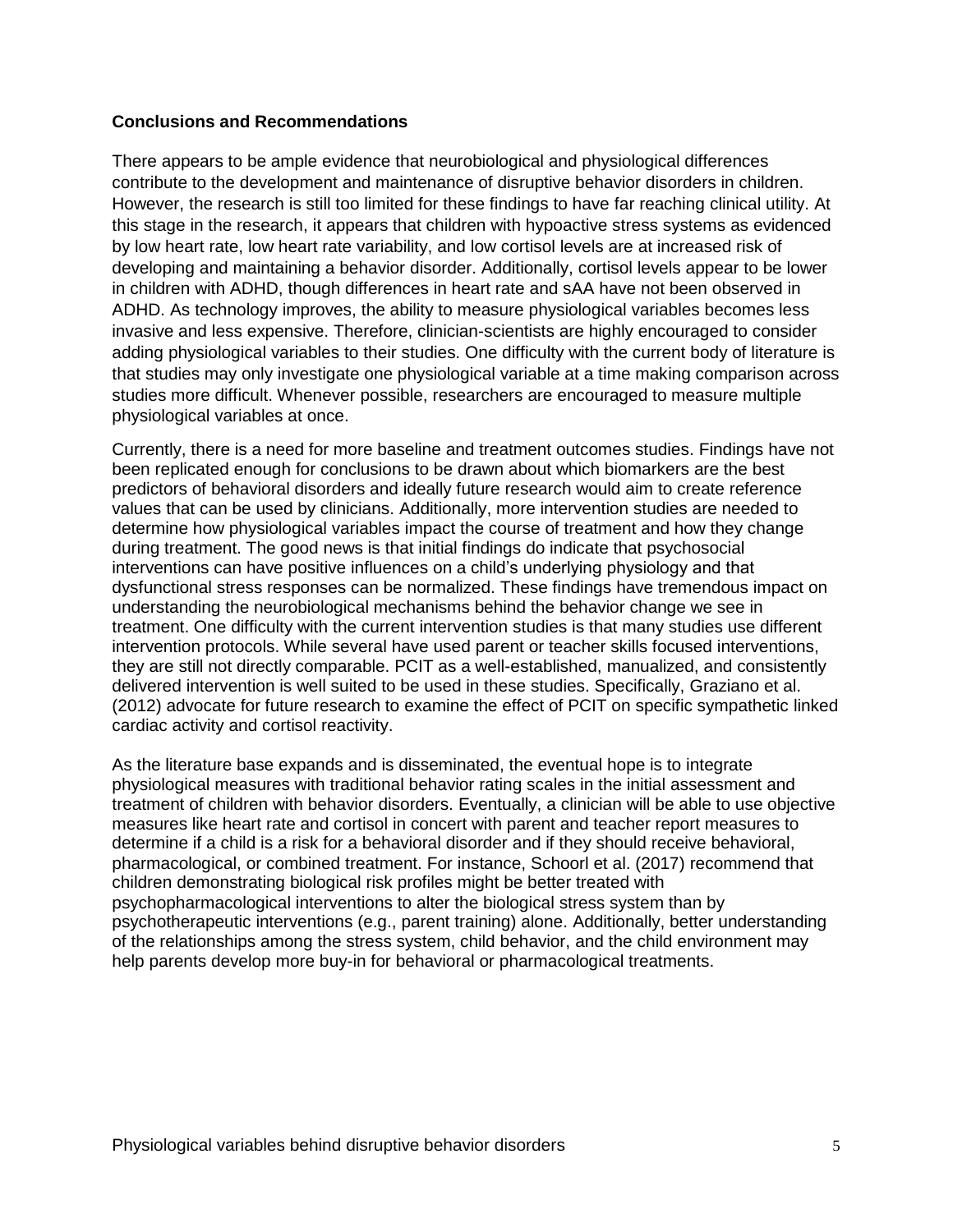### **Citations**

- 1. Angeli, E., Korpa, T., Johnson, E.O., Apostolakou, F., Papassotiriou, I., Chrousos, G.P., Pervanidou, P. (2018). Salivary cortisol and alpha-amylase diurnal profiles and stress reactivity in children with Attention Deficit Hyperactivity Disorder. *Psychoneuroendocrinology, 90*, 174-181.
- 2. Bagner, D.M., Sheinkopft, S.J., Miller-Loncar, C.L., Vohr, B.R., Hinckley, M., Eyeberg, S.M., & Lester, B.M. (2009) Parent-Child Interaction Therapy for children born premature: A case study and illustration of vagal tone as a physiological measure of treatment outcome. *Cognitive and Behavioral Practice, 16*, 468-477.
- 3. Blair, C. Granger, D., & Razza, R.P. (2005). Cortisol reactivity is positively related to executive function in preschool children attending Head Start. *Child Development, 76,* 554- 567.
- 4. Brotman, L.M., Gouley, K.K., Huang, K.Y., Kamboukos, D., Fratto, C., & Pine, D.S. (2007). Effects of a psychosocial family-based preventive intervention on cortisol response to a social challenge in preschoolers at high risk for antisocial behavior. *Archives of General Psychiatry, 64,* 1172-1179.
- 5. Calkins, S. Graziano, P., Berdan, L., Keane, S., & Degnan, K (2008). Predicting cardiac vagal regulation in early childhood from maternal-child relationship quality during toddlerhood. *Developmental Psychobiology, 50*, 751-766.
- 6. Charmandari, E.. Tsigos, C., & Chrousos, G. (2005) Endocrinology of the stress response. *Annual Review of Physiology, 67*, 259-284.
- 7. Chatruvedi, Y., Chaturvedy, A., Marwah, N., Chaturvedi, S., Agarwal, S., & Agarwal, N, (2018). Salivary cortisol and alpha-amylase: Biomarkers of stress in children undergoing extraction: An *in vivo* study. *International Journal of Clinical Pediatric Dentistry, 11(3),* 214- 218.
- 8. Chrousos, G.P. (2009). Stress and disorders of the stress system. *Nature Reviews Endocrinology, 5,* 374-381.
- 9. Chrousos, G.P. & Pervanidou, P. (2014). Stress and endocrine physiology. *Reference Module in Biomedical Sciences, 4,* 325-332.
- 10. Doussard-Roosevelt, J.A., Porges, S.W., & McCleeny, B.D. (1996). Behavioral sleep states in very low birth weight preterm neonates: Relation to neonatal health and vagal maturation. *Journal of Pediatric Psychology, 21*, 785-802.
- 11. Feldman, R. (2009). The development of regulatory functions from birth to 5 years: Insights from premature infants. *Child Development, 80,* 544-561.
- 12. Graziano, P.A., Bagner, D.M., Sheinkopf, S.J., Vohr, B.R., & Lester, B.M. (2012). Evidencebased intervention for young children born premature: Preliminary evidence for associated changes in physiological regulation. *Infant Behavior and Development, 35*, 417-428.
- 13. Gunnar, M.R., & Donzella, B. (2002). Social regulation of the cortisol levels in early human development. *Psychoneuroendocrinology, 27*, 199-220.
- 14. Hatfiled, B.E. & Williford, A.P. (2017). Cortisol patterns for young children displaying disruptive behavior: Links to a teacher-child, relationship-focused intervention. *Prevention Science, 18,* 40-49.
- 15. Isaksson, J., Nilsson, K.W., Nyberg, F., Hogmark, A., & Lindbald, F. (2012). Corisol levels in children with Attention-Deficit/Hyperactivity Disorder. *Journal of Psychiatric Research, 46*, 1398-1405.
- 16. Katz, D.Z. & Peckins, M.K. (2017). Cortisol and salivary alpha-amylase trajectories following a group social-evaluative stressor with adolescents. *Psychoneuroendocrinology, 86*, 8016.
- 17. King, J.A., Barkley, R.A., & Barrett, S. (1998). Attention-deficit hyperactivity disorder and the stress response. *Biological Psychiatry, 44,* 72-74.